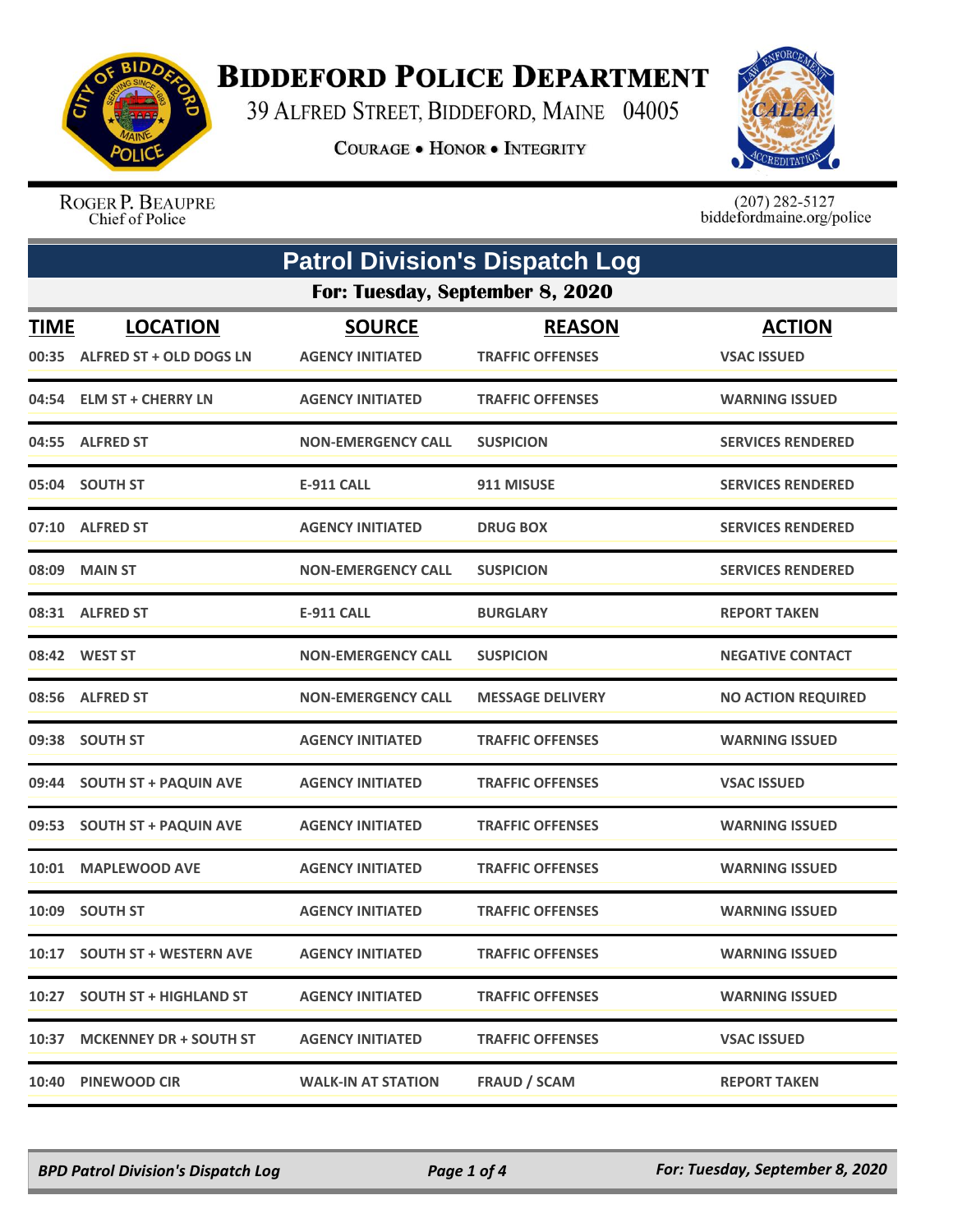| <u>TIME</u> | <b>LOCATION</b>                | <b>SOURCE</b>             | <b>REASON</b>                      | <b>ACTION</b>             |
|-------------|--------------------------------|---------------------------|------------------------------------|---------------------------|
|             | 10:43 POOL ST                  | <b>NON-EMERGENCY CALL</b> | <b>BURGLARY OF A MOTOR VEHICLE</b> | <b>REPORT TAKEN</b>       |
|             | 10:55 POOL ST                  | <b>NON-EMERGENCY CALL</b> | <b>ANIMAL COMPLAINT</b>            | <b>SERVICES RENDERED</b>  |
|             | 10:57 SOUTH ST                 | <b>AGENCY INITIATED</b>   | <b>TRAFFIC OFFENSES</b>            | <b>WARNING ISSUED</b>     |
|             | 11:03 SOUTH ST + MCKENNEY DR   | <b>AGENCY INITIATED</b>   | <b>TRAFFIC OFFENSES</b>            | <b>WARNING ISSUED</b>     |
|             | 11:12 SOUTH ST + MAPLEWOOD AVE | <b>AGENCY INITIATED</b>   | <b>TRAFFIC OFFENSES</b>            | <b>VSAC ISSUED</b>        |
|             | 11:28 OAK ST                   | <b>AGENCY INITIATED</b>   | <b>TRAFFIC DETAIL</b>              | <b>SERVICES RENDERED</b>  |
|             | 11:55 WEST ST + GRANITE ST     | <b>AGENCY INITIATED</b>   | <b>TRAFFIC OFFENSES</b>            | <b>WARNING ISSUED</b>     |
|             | 12:02 WEST ST + BERNARD AVE    | <b>AGENCY INITIATED</b>   | <b>TRAFFIC OFFENSES</b>            | <b>WARNING ISSUED</b>     |
|             | <b>12:07 MAIN ST</b>           | <b>NON-EMERGENCY CALL</b> | <b>PAPERWORK</b>                   | <b>SERVICES RENDERED</b>  |
| 12:08       | <b>GRANITE ST + WEST ST</b>    | <b>AGENCY INITIATED</b>   | <b>TRAFFIC OFFENSES</b>            | <b>WARNING ISSUED</b>     |
| 12:08       | <b>MEDICAL CENTER DR</b>       | <b>NON-EMERGENCY CALL</b> | <b>ASSIST OTHER AGENCY</b>         | <b>SERVICES RENDERED</b>  |
| 12:15       | <b>GRANITE ST</b>              | <b>AGENCY INITIATED</b>   | <b>TRAFFIC OFFENSES</b>            | <b>WARNING ISSUED</b>     |
|             | 12:20 GRANITE ST               | <b>AGENCY INITIATED</b>   | <b>TRAFFIC OFFENSES</b>            | <b>WARNING ISSUED</b>     |
|             | 12:25 ADAMS ST                 | <b>E-911 CALL</b>         | <b>ANIMAL COMPLAINT</b>            | <b>SERVICES RENDERED</b>  |
|             | 12:29 WEST ST                  | <b>AGENCY INITIATED</b>   | <b>TRAFFIC OFFENSES</b>            | <b>VSAC ISSUED</b>        |
|             | 12:30 PROSPECT ST              | <b>E-911 CALL</b>         | <b>SUSPICION</b>                   | <b>NO ACTION REQUIRED</b> |
|             | 12:30 ELM ST                   | <b>NON-EMERGENCY CALL</b> | <b>CRIM THREAT / TERRORIZING</b>   | <b>SERVICES RENDERED</b>  |
|             | 12:45 ALFRED ST                | <b>AGENCY INITIATED</b>   | <b>TRAFFIC OFFENSES</b>            | <b>WARNING ISSUED</b>     |
|             | 12:47 GRAYSON ST + LAVOIE AVE  | <b>AGENCY INITIATED</b>   | <b>TRAFFIC DETAIL</b>              | <b>SERVICES RENDERED</b>  |
|             | 12:50 SOUTH ST                 | <b>NON-EMERGENCY CALL</b> | <b>CHECK WELFARE</b>               | <b>SERVICES RENDERED</b>  |
|             | 13:01 SHOPS WAY                | <b>E-911 CALL</b>         | 911 MISUSE                         | <b>SERVICES RENDERED</b>  |
|             | 13:03 HILL ST                  | <b>AGENCY INITIATED</b>   | <b>TRAFFIC OFFENSES</b>            | <b>VSAC ISSUED</b>        |
|             | 13:10 OAK PL                   | <b>NON-EMERGENCY CALL</b> | <b>BURGLARY OF A MOTOR VEHICLE</b> | <b>REPORT TAKEN</b>       |
|             | 13:26 BIRCH ST                 | <b>NON-EMERGENCY CALL</b> | <b>NEEDLE</b>                      | <b>NEGATIVE CONTACT</b>   |
|             | 13:26 GRAHAM ST                | <b>NON-EMERGENCY CALL</b> | <b>ANIMAL COMPLAINT</b>            | <b>SERVICES RENDERED</b>  |

*BPD Patrol Division's Dispatch Log Page 2 of 4 For: Tuesday, September 8, 2020*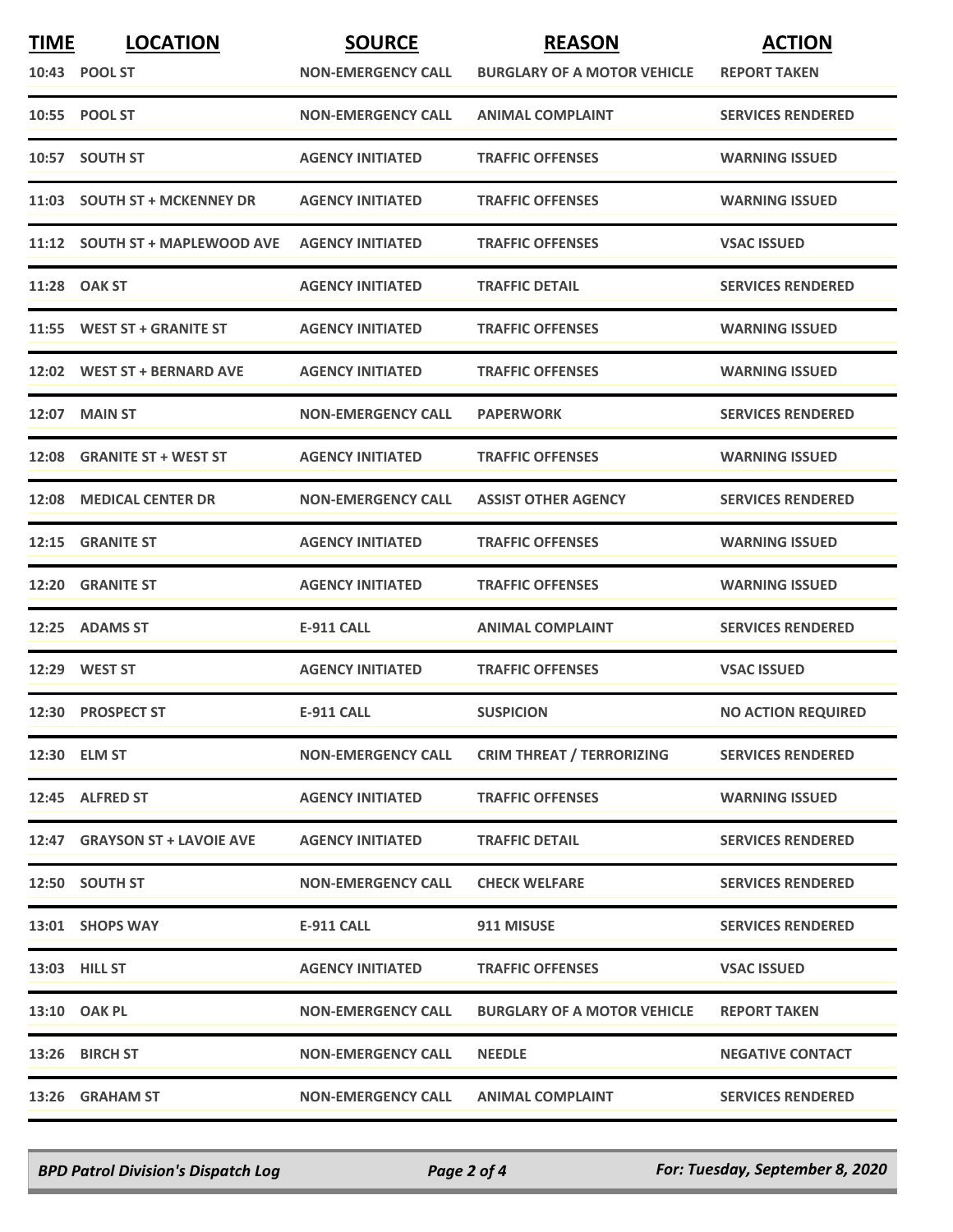| <b>TIME</b> | <b>LOCATION</b>                 | <b>SOURCE</b>             | <b>REASON</b>                                         | <b>ACTION</b>                |
|-------------|---------------------------------|---------------------------|-------------------------------------------------------|------------------------------|
|             | 13:41 ALFRED ST                 | E-911 CALL                | <b>SUSPICION</b>                                      | <b>SERVICES RENDERED</b>     |
|             | 14:12 ALFRED ST                 | <b>NON-EMERGENCY CALL</b> | <b>ARTICLES LOST/FOUND</b>                            | <b>SERVICES RENDERED</b>     |
|             | 14:24 MARINER WAY               | <b>E-911 CALL</b>         | 911 MISUSE                                            | <b>NEGATIVE CONTACT</b>      |
|             | 14:28 SPRUCE ST                 | <b>NON-EMERGENCY CALL</b> | <b>CHECK WELFARE</b>                                  | <b>GONE ON ARRIVAL</b>       |
|             | 14:38 HIGH ST                   | <b>WALK-IN AT STATION</b> | <b>ASSIST OTHER AGENCY</b>                            | <b>SERVICES RENDERED</b>     |
|             | 14:42 HILLS BEACH RD            | <b>E-911 CALL</b>         | 911 MISUSE                                            | <b>WARNING ISSUED</b>        |
|             | 15:30 ALFRED ST + WELLSPRING RD | <b>AGENCY INITIATED</b>   | <b>TRAFFIC OFFENSES</b>                               | <b>WARNING ISSUED</b>        |
|             | 15:33 ELM ST + SOUTH ST         | <b>NON-EMERGENCY CALL</b> | <b>DRUNKENNESS</b>                                    | <b>NO VIOLATION</b>          |
|             | 15:49 ALFRED ST                 | <b>WALK-IN AT STATION</b> | <b>PAPERWORK</b>                                      | <b>SERVICES RENDERED</b>     |
|             | <b>15:50 DARTMOUTH ST</b>       | <b>NON-EMERGENCY CALL</b> | <b>POLICE INFORMATION</b>                             | <b>DISPATCH HANDLED</b>      |
|             | 16:15 ALFRED ST                 | <b>AGENCY INITIATED</b>   | <b>TRAFFIC OFFENSES</b>                               | <b>WARNING ISSUED</b>        |
|             | <b>16:36 MAIN ST</b>            | <b>AGENCY INITIATED</b>   | <b>PAPERWORK</b>                                      | <b>PAPERWORK SERVED</b>      |
|             | <b>16:39 INDIAN RIDGE DR</b>    | <b>NON-EMERGENCY CALL</b> | <b>ASSIST OTHER AGENCY</b>                            | <b>SERVICES RENDERED</b>     |
|             | 16:40 POOL ST                   | <b>AGENCY INITIATED</b>   | <b>TRAFFIC OFFENSES</b>                               | <b>WARNING ISSUED</b>        |
|             | 16:41 MARINER WAY               | <b>NON-EMERGENCY CALL</b> | <b>ANIMAL COMPLAINT</b>                               | <b>SERVICES RENDERED</b>     |
|             | 16:46 ALFRED ST + BOULDER WAY   | <b>NON-EMERGENCY CALL</b> | <b>ANIMAL COMPLAINT</b>                               | <b>REFERRED OTHER AGENCY</b> |
|             | 17:07 ELM ST                    | <b>E-911 CALL</b>         | <b>THEFT</b>                                          | <b>REPORT TAKEN</b>          |
|             | 17:11 HILL ST                   | <b>NON-EMERGENCY CALL</b> | <b>MESSAGE DELIVERY</b>                               | <b>SERVICES RENDERED</b>     |
|             | 17:12 ADAMS ST                  | <b>WALK-IN AT STATION</b> | <b>CRIMINAL MISCHIEF</b>                              | <b>REPORT TAKEN</b>          |
|             | 17:17 POOL ST + DECARY RD       | <b>AGENCY INITIATED</b>   | <b>TRAFFIC OFFENSES</b>                               | <b>WARNING ISSUED</b>        |
|             | 17:19 MARION AVE                | <b>AGENCY INITIATED</b>   | <b>PROTECTION FROM ABUSE SERVICE PAPERWORK SERVED</b> |                              |
|             | 17:34 GRAHAM ST                 | <b>WALK-IN AT STATION</b> | <b>CIVIL COMPLAINT</b>                                | <b>SERVICES RENDERED</b>     |
|             | 18:26 POOL ST + MARBLEHEAD LN   | <b>AGENCY INITIATED</b>   | <b>TRAFFIC OFFENSES</b>                               | <b>WARNING ISSUED</b>        |
|             | 18:29 ALFRED ST + ANDREWS RD    | <b>AGENCY INITIATED</b>   | <b>TRAFFIC OFFENSES</b>                               | <b>WARNING ISSUED</b>        |
|             | <b>18:31 FORTUNES ROCKS RD</b>  | <b>WALK-IN AT STATION</b> | <b>ARTICLES LOST/FOUND</b>                            | <b>SERVICES RENDERED</b>     |

*BPD Patrol Division's Dispatch Log Page 3 of 4 For: Tuesday, September 8, 2020*